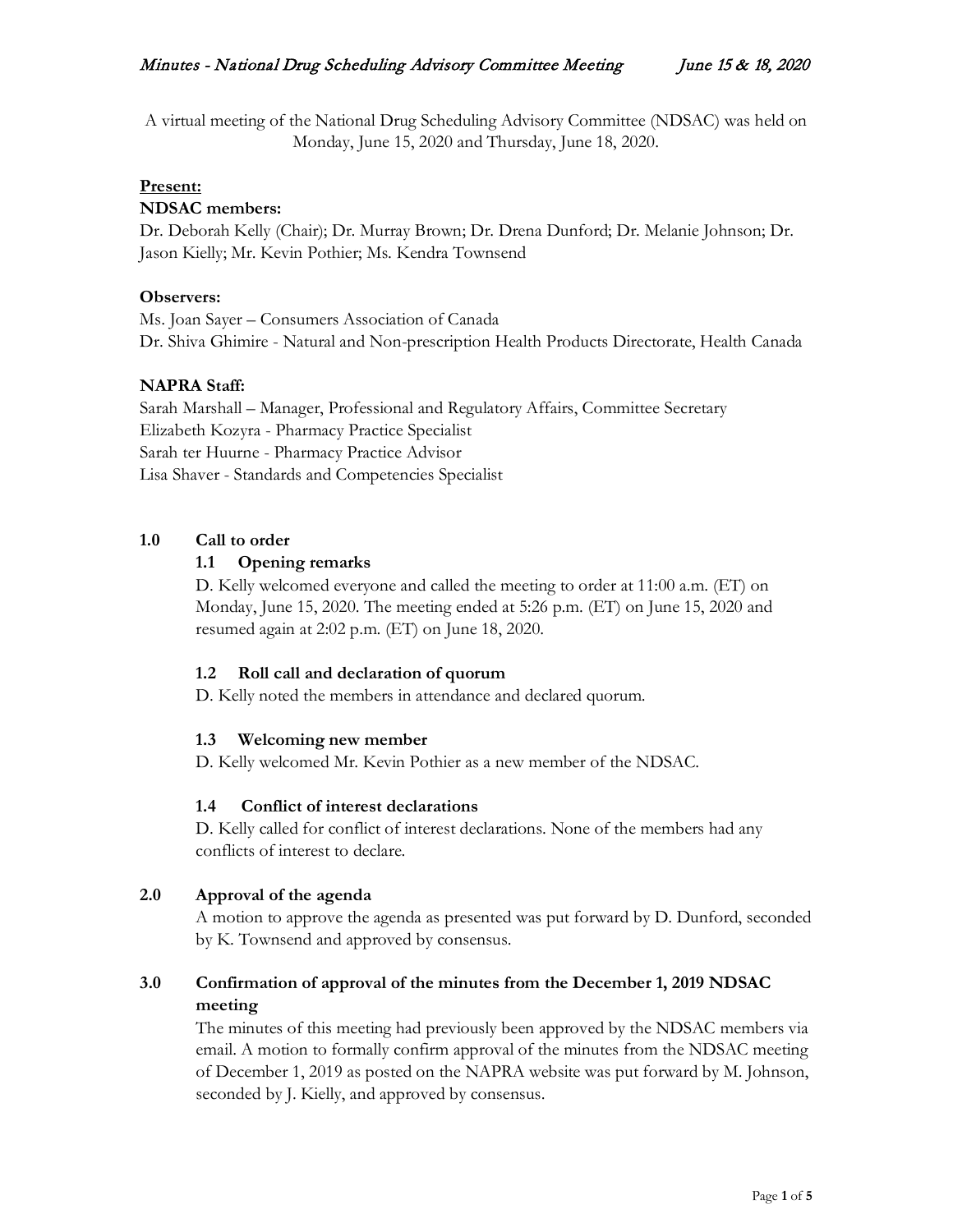#### **4.0 New Business**

# **4.1 Request for Schedule II status for fixed-dose combinations of acetaminophen and ibuprofen**

The committee reviewed and considered the application for drug scheduling, as well as additional information submitted through the Interested Party process and the Alternate Method of Participation. Glaxo Smith Kline Consumer Healthcare Inc., Bayer Inc. Consumer Health, and Consumer Health Products Canada were granted interested party status. Thirteen interrogatories were completed during the interrogatory process. There were two submissions of information by interested parties. The committee received two submissions via the alternate method of participation.

At 11:45 a.m., D. Kelly welcomed representatives from Glaxo Smith Kline Consumer Healthcare (GSK): Ms. Amanda Wong, Ms. Anjali Newman, and Dr. Mahsa Jafary. The GSK representatives gave a concise slide presentation to the committee, which was followed by a question and answer period.

At 12:50 p.m., D. Kelly welcomed representatives from Consumer Health Products Canada (CHP Canada): Mr. Gerry Harrington and Ms. Kristin Willemsen. The CHP Canada representatives gave a concise slide presentation to the committee, which was followed by a question and answer period.

At 2:00 p.m., D. Kelly welcomed representatives from BioSyent Pharma Inc: Dr. Navid Ashrafi, Ms. Susanne Picard, and Mr. Joost van der Mark. The BioSyent Pharma representatives gave a concise slide presentation to the committee, which was followed by a question and answer period.

The committee then discussed all of the information previously provided to them for review and consideration, as well as the information received during each of the presentations and the subsequent question and answer periods.

Members were concerned about the potential risks to consumers, particularly from longterm use. Serious adverse effects and drug interactions can occur with ibuprofen and acetaminophen. For example, ibuprofen may increase the risk of cardiovascular events, renal toxicity and gastrointestinal toxicity including stomach bleeding. Acetaminophen may cause liver toxicity, especially in overdose. Both drugs can cause serious drug interactions, for example both drugs interact with warfarin, as well as many other medications. Although serious adverse effects and interactions with ibuprofen and acetaminophen are uncommon at the non-prescription dose and duration of use, the risks have been shown to augment with increased dose and duration of use and it is known from experience and from the literature that consumers do use non-prescription acetaminophen and ibuprofen off-label on a long-term basis. Clinical trials and global safety data to date show that fixed-dose combinations (FDCs) of acetaminophen and ibuprofen do not appear to lead to a greater risk of adverse effects and drug interactions at the non-prescription dose and duration of use. However, there is limited evidence about the long-term safety of FDCs of acetaminophen and ibuprofen. Further, although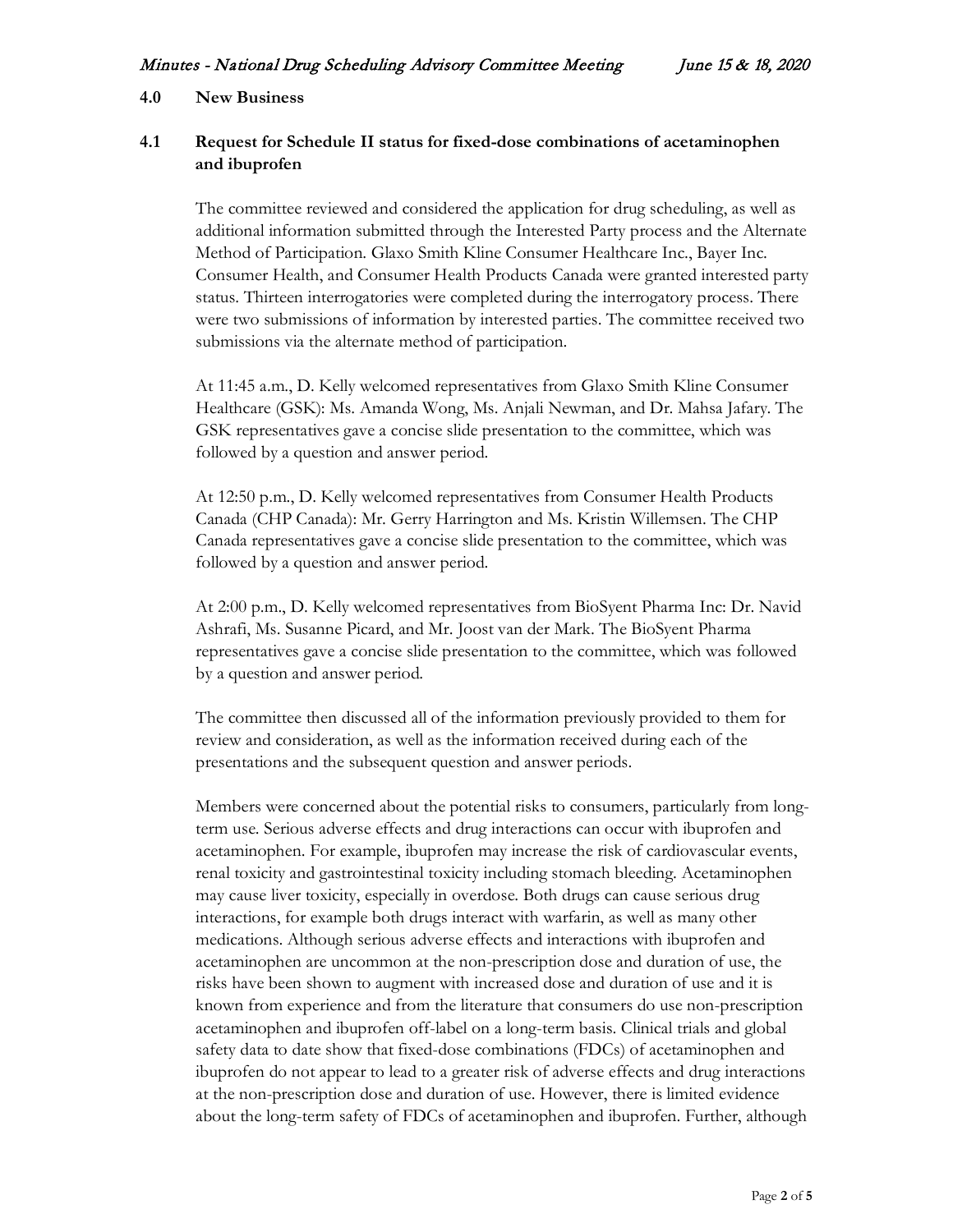# Minutes - National Drug Scheduling Advisory Committee Meeting June 15 & 18, 2020

taking a FDC of acetaminophen and ibuprofen for the non-prescription duration of use of 3-5 days is not expected to significantly delay recognition or mask the symptoms of serious disease, longer treatment could potentially cause issues in this regard. Therefore, the committee concluded that assessment and monitoring of consumers using FDCs of acetaminophen and ibuprofen long-term is required to assess these individuals for potentially serious underlying conditions, determine whether continued treatment is appropriate and determine whether further intervention of a health professional is required, given the serious adverse effects and drug interactions that can occur with long-term use.

The committee was also concerned about the quality of the labelling and the label comprehension study presented in the applicant's submission and deliberated on the ability of consumers to understand the labelling without assistance. Members were concerned that the very general statements on the outer label might make it difficult for consumers to identify when the warnings would apply to them and that the overwhelming amount of information on the labels could lead to consumers not reading the label or not finding the information they need. The label comprehension results presented did not address whether consumers could understand when warnings applied to them and there was a signal regarding potential information overload in the label comprehension study presented by the applicant. The committee acknowledged that the risk of serious adverse events as a result of potentially confusing labelling was likely to be low, if used at the approved non-prescription dose and duration of use. The main concerns centered around the risks of acetaminophen overdose and the risks of adverse effects from long-term use of ibuprofen, if the dose and duration of use for the nonprescription setting were not well understood. After discussion, the committee determined that there was enough information in the labelling to at least prompt consumers to speak with a pharmacist to determine whether the general warning statements applied to them or to request clarification if they were having difficulty understanding the labelling, but noted that a pharmacist should be available to help consumers seeking such guidance.

It was agreed that product selection was likely to cause confusion and that a pharmacist should be available to assist consumers in this regard. Because the fixed-dose combination of acetaminophen and ibuprofen is new to Canada, there could be an increased risk of confusion and inadvertent duplication of therapy, which a pharmacist could address. A pharmacist could also assist consumers in determining when the combination product might be appropriate versus single-ingredient therapy. It was acknowledged that the Health Canada approved indications for the FDC of acetaminophen and ibuprofen are not restricted to individuals who have failed monotherapy and that the risks of using the FDC of acetaminophen and ibuprofen when single-ingredient therapy might suffice would be low at the approved dose and duration of use of 3-5 days. However, members agreed that a pharmacist could help to optimize therapy and minimize the risks of combination therapy being used inappropriately long-term, given the above-noted concerns related to long-term use.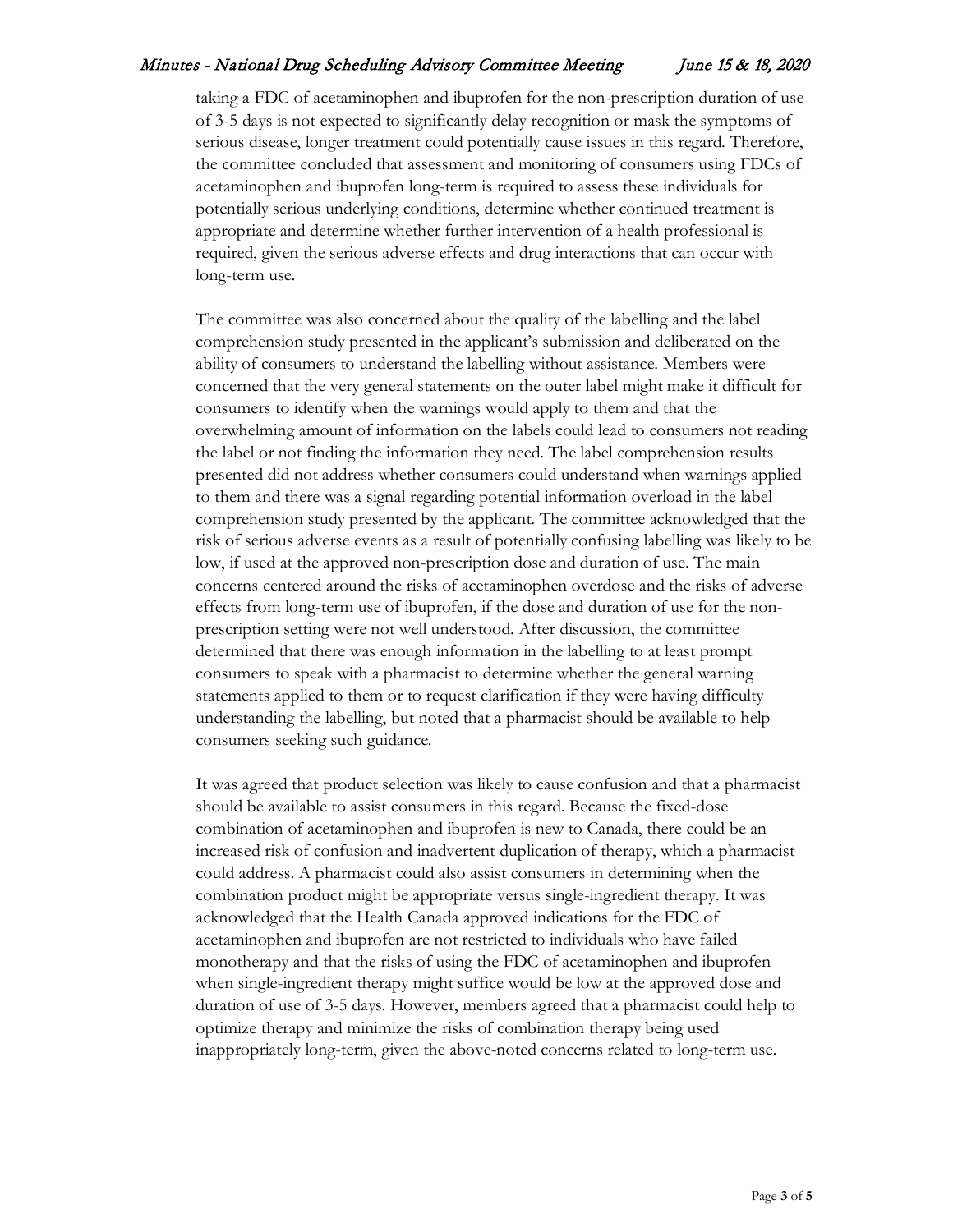D. Kelly led the group in a review of the applicability of the National Drug Scheduling Factors. It was agreed that the following scheduling factors were applicable to fixed-dose combinations of acetaminophen and ibuprofen:

 $\bullet$  #I-4, I-6, II-2, II-10, III-1, III-2, III-3, III-5

The committee discussed the overall best fit for the scheduling of FDCs of acetaminophen and ibuprofen. Due to the concerns with the quality of the labelling and label comprehension results, the committee agreed that a pharmacist must be available to assist consumers with product selection and to clarify potentially confusing information in the product labelling. Given that FDCs of acetaminophen and ibuprofen are new in both Canada and the United States, there is a need for post-market data on real-world use in these countries, to ensure that safety signals do not arise from the patterns of use of FDCs of acetaminophen and ibuprofen in North America. There is also a need for more comprehensive and robust label comprehension and actual use studies. The committee therefore agreed that an Unscheduled environment was not appropriate.

Since the greatest potential risks to consumers are the potential for acetaminophen overdose and serious adverse effects from long-term use and given the limited data on the long-term safety of FDCs of acetaminophen and ibuprofen, the committee agreed that package sizes above the maximum duration of use approved for the nonprescription setting should be Schedule II, to help mitigate the potential for overdose or long-term use and ensure the required assessment and monitoring of consumers using the drug long-term.

**MOTION:** It was moved by K. Townsend, seconded by K. Pothier to recommend that:

Acetaminophen and ibuprofen in oral, fixed-dose combinations, in package sizes containing 20,000 mg or less of acetaminophen and 6,000 mg or less of ibuprofen, be granted Schedule III status and

Acetaminophen and ibuprofen in oral, fixed-dose combinations, in package sizes containing either more than 20,000 mg of acetaminophen or more than 6,000 mg of ibuprofen, be granted Schedule II status

**Motion carried**. All members agreed to the above noted motion.

This recommendation will be reported to the NAPRA Board of Directors.

It was noted that when the National Drug Schedules are updated, it will be important to clarify via footnote that ibuprofen that is listed on the Prescription Drug List requires a prescription and is excluded from these listings.